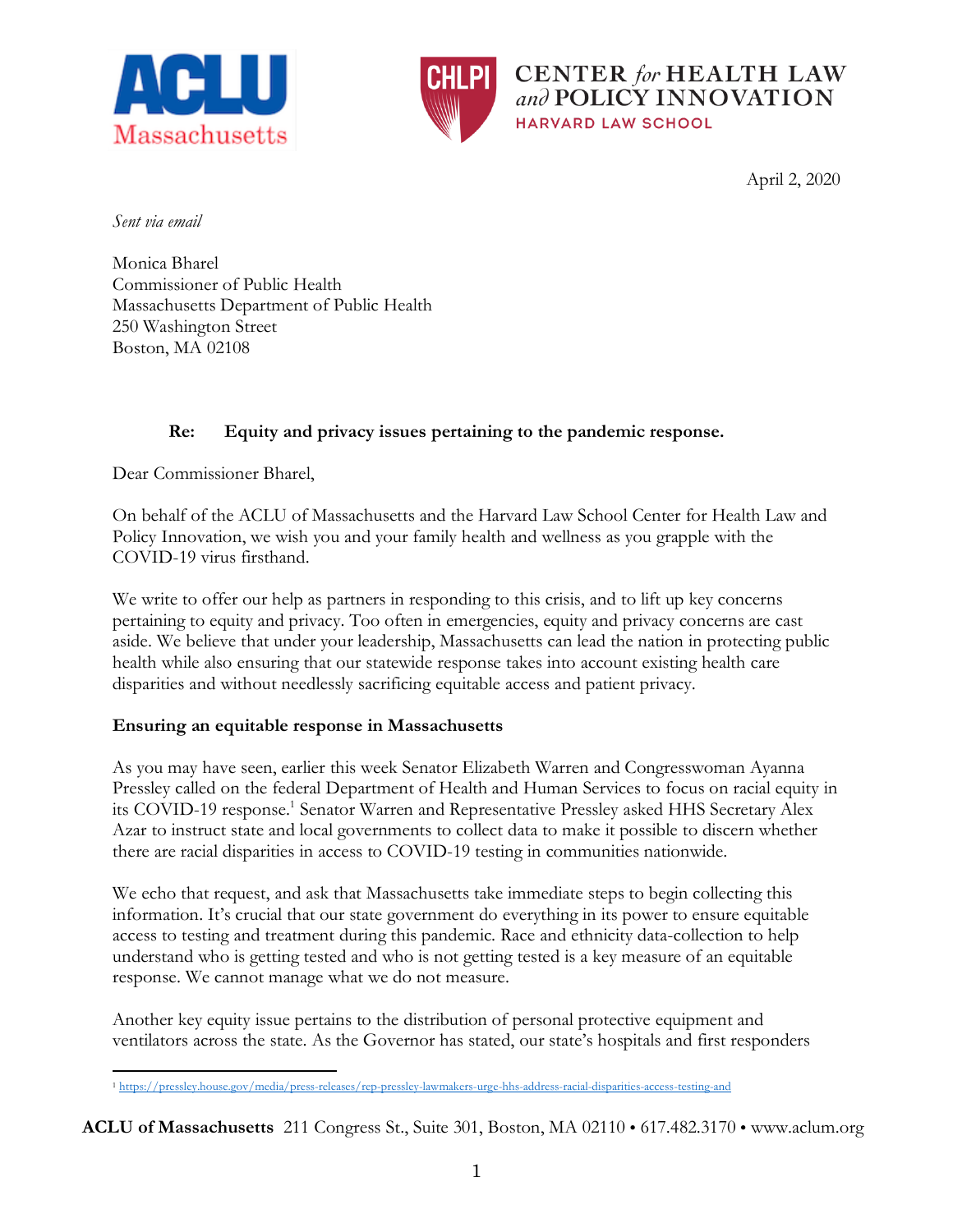lack the equipment they need to safely do their jobs. Given this lack of adequate resources, it is doubly important for the Baker administration to focus on equity when determining which hospitals and regions obtain equipment. Distributions must be based on regional need determined by a consistent, fair, and transparent process, not economic or any other social status. To the extent that regional need will be determined by testing, the administration must ensure that test kits are equitably distributed, taking into account the ability of people with limited English proficiency to advocate for themselves. People across the country have watched in horror as the wealthy and well connected have accessed testing in places where even our front line medical workers have been unable to obtain tests. Massachusetts must ensure that this unfairness—or even the perception of unfairness—does not extend to the distribution of limited quantities of life-saving equipment.

## **Patient privacy and public health needs**

Finally, we are concerned that the March 18, 2020 DPH Order pertaining to patient privacy issues is misguided and could do more harm than good. As you know, the Order requires that local boards of health share with first responder agencies the home addresses of people who have tested positive for the virus.

We understand that emergencies require extraordinary measures, and we do not oppose limited infringements on patient privacy or freedom of movement if they are justified by public health necessity. In this case, however, public health requirements do not justify sharing patient addresses with first responders.

As you know, absent universal testing, we simply do not know who has the virus and who does not. Most people who carry the virus have not been tested, either because they cannot access a test or because they are asymptomatic. In this dire situation, we cannot give our first responders a false sense of security by providng a list of addresses. Our first responders must use all of the personal protective equipment that is available to them when interacting with members of the public, treating every person as if they are potentially infected.

## **Seeking further information**

Our conversations with public health experts indicate that there is a general consensus in the public health community that this universal approach is the correct one, and that sharing the address information of people who have tested positive runs counter to public health needs.

We therefore seek to understand how the Department came to the decision to mandate the sharing of patient address information. To that end, we request that your department provide us with records pertaining to the development of the Order, including but not limited to meeting agendas or minutes, notices, analyses, memos, and communications (including emails). Please also provide us with records pertaining to public health-related or other information describing the operational effectiveness of the Order.

We are also concerned about how the Order will be implemented. Therefore please provide records pertaining to its implementation, including but not limited to manuals, policies, procedures, and

**ACLU of Massachusetts** 211 Congress St., Suite 301, Boston, MA 02110 **•** 617.482.3170 **•** www.aclum.org